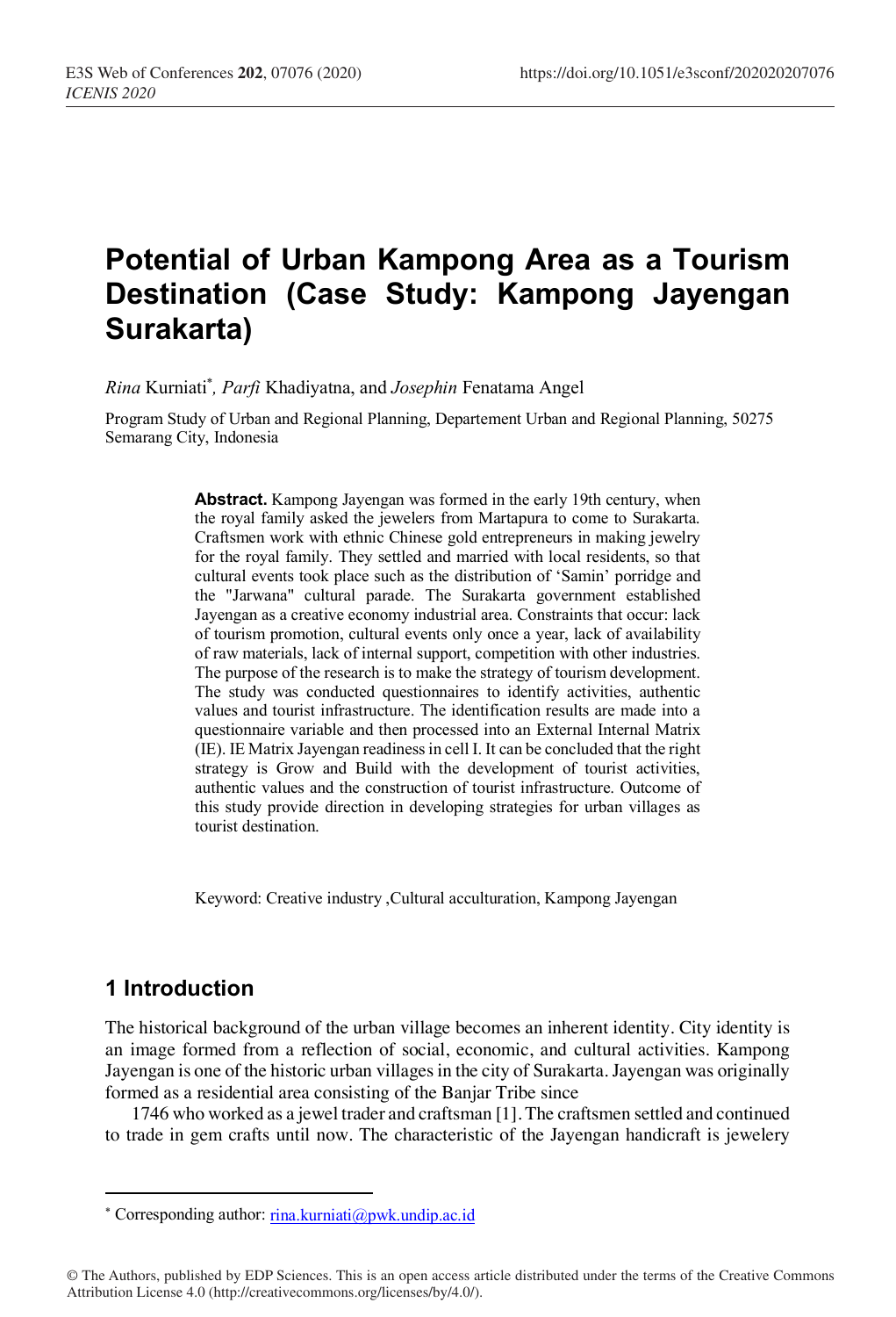with Javanese traditional touches. Cultural tourism needs to be modified to attract the attention of tourists but it must still present authentic value of the product. [2].

Jewelery handicraft production activities are the identity of Kampong Jayengan. The unique characteristics of location, locality, and authentic values are the main motivations for people visiting cultural tourism destinations[3]. Authentic value can be seen with the transfer and sustainability of culture that is maintained from generation to generation [4]. Kampong Jayengan has the appeal of handicraft jewelery products and culinary, the diversity of local culture, Forum Jayengan Kampung Permata organization, has amenities such as accommodation, transportation and accessibility, electricity, clean water, and telecommunications [5].

The development of the creative economy is expected to be a solution to economic problems such as low economic growth, unemployment, poverty, and lack of industrial competitiveness [6]. Socio-cultural activities are also routinely carried out once a year. The activity was manifested in the distribution of samin porridge and "Jarwana" cultural parade. Cultural acculturation occurs when there are two or more different cultures that combine to influence each other without eliminating the identity or equality of each culture [7].

### **2 Research Method**

The method used in this research is quantitative. Data collection techniques used were observation and questionnaires. The questionnaire will be given to 30 entrepreneurs. The results of processing the questionnaire data will be processed into IE Matrix readiness Jayengan.

The results of observations are then analyzed as internal and external potential. Internal potential consists of strengths and weaknesses. External potential consist of opportunity and threat. The next step is to analyze internal and external potential in quantitative models. The results of these quantitative calculations will be illustrated in the IE Matrix.The IE matrix will be used to formulate alternative strategies.

### **3 Kampong Jayengan as Tourist Destination**

The potential of the Kampong Jayengan is handicraft products, cultural activities and infrastructure. The economic activity of jewel crafts is the main attraction of Jayengan. Jewelery crafts have been the main activity of the Jayengan's society since the 19th century.

In addition to the economy, cultural activities are also a tourist attraction. Kampong Jayengan's cultural activity is distribution of "Samin" porridge and "Jarwana" cultural parade. Samin porridge is a typical food of the Banjar tribe. Samin porridge is believed to cure various diseases. Jarwana cultural parade also shows the identity of Kampong Jayengan. Jarwana cultural parade is a carnival of Javanese, Banjar and Chinese culture. The carnival shows the characteristics of cultural acculturation in Kampong Jayengan. Kampong Jayengan is also has tourism infrastructure. The infrastructure that is available is an information center, workshop, jewelry shop, traditional restaurant, gift shop, and hotel, and a showroom.

### **4 Theories**

Human activity is the process of social life that is realized through the actions of individuals who participate in it [8]. Human activity consists of socio-cultural and economic activities. The form of a religious system (belief) the reality of society's life that can not be separated [9]. It is a form of social and cultural life of the community. Economics is also inseparable from human life. Economic activity consists of the processes of buying and selling,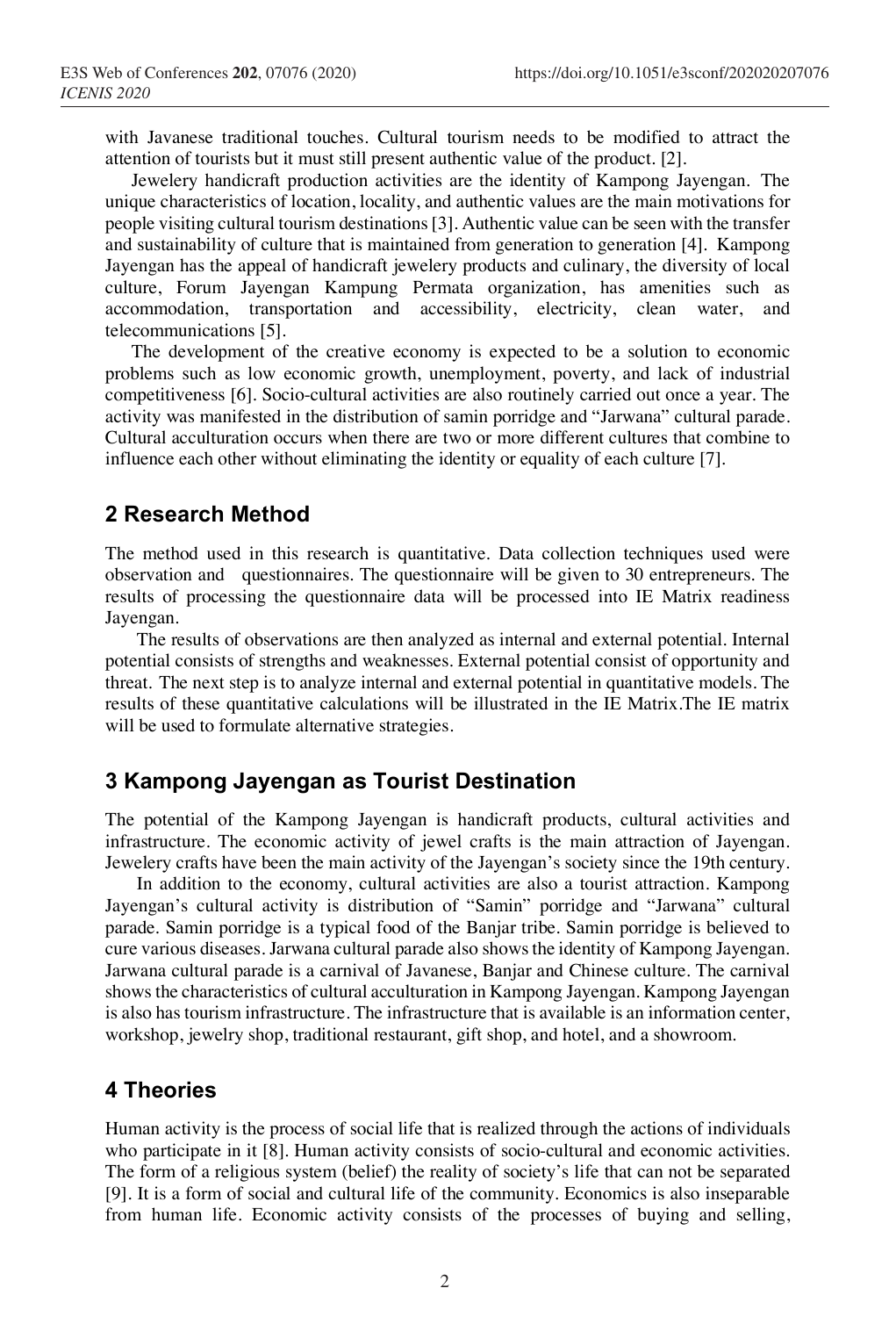producing, trading, marketing goods, collaboration with various parties such as companies, investors, and the government [10].

Authentic value is an identity that must be maintained. Authentic values are original and real [11]. The authenticity of cultural tourism is a social concept developed by society activities [12]. The development of tourism based on local wisdom must pay attention to the characteristics of crafts, tourism promotion and information, and the provision of infrastructure [13].

Infrastructure is supporting tourism activities. Tourism infrastructure needed is lodging, restaurants, transportation, tourist attractions and showroom [14]. The infrastructure needed for craft-based tourism is information centers, retail shops, open plazas, exhibition halls, places for artists to discuss, educational facilities and workshops [15].

### **5 Potentials Kampong Jayengan as a Tourist Destination**

#### **5.1 IE Matrix for Jayengan Readiness and Handicraft Product**

#### *5.1.1 IE Matrix Jayengan Readiness*

In making an IE matrix, the first thing to do is calculate the weight of internal and external factors. Factor weights were obtained from processing the results of the questionnaire. The next step is calculating the score. Score calculation is obtained by the formula:

#### *score* <sup>=</sup>*weight x rating* (1)

After getting the total score per variable, the total score of total internal potential and external potential is added. The following are the results of calculating internal and external potential scores:

|                |                                                                                |        |        |                | <b>EXTERNAL POTENTEAL</b> |                                                                                                     |                |               |                |
|----------------|--------------------------------------------------------------------------------|--------|--------|----------------|---------------------------|-----------------------------------------------------------------------------------------------------|----------------|---------------|----------------|
| No.            | Strength                                                                       | Weight | Rating | Score          | N.                        | <b>Opportunity</b>                                                                                  | Weight         | Ration        | Score          |
| 11             | Distribution of samin portifies sewy<br>Ramadan                                | 0.057  |        | 0.228          | m                         | The only issue leaft in the city of<br>Soralmen                                                     | 0.057          |               | 0.227          |
| 82             | Tarrana" cultural carade erner year                                            | 0.052  |        | 0.230          | Ō2                        | "Jarouna" cultural earnie is a tourist<br>attraction                                                | 0.055          |               | 0.219          |
| \$3            | There are gem craft products                                                   | 0.057  |        | 0,230          | ۵ŝ                        | The culture of distribution "Samin"<br>comidate is suff from a society                              | 0.054          |               | 0.216          |
| 84             | Isyenzacia identity as an authentic<br>ieuel craftenan from Martenun.          | 0.053  |        | 0.160          | οï                        | Boves of genutoses have entered the<br>national domain                                              | 0.054          | ۹             | 0.161          |
| 85             | The ability of earlymen is trucht from<br>reperation to repeation.             | 0.052  |        | 0.20           | CX.                       | The craft production process is the main<br>attraction of tourism activities                        | 0.055          |               | 0.222          |
| <b>tx</b>      | There is a permtone information center<br>office                               | 0.050  |        | 0,200          | Ġ6                        | Instagram and Wibabeb accme-<br>information dissemination opportunities                             | 0.051          |               | 0.205          |
| x7             | Comtraction of showrooms for tourist<br>attractions                            | 0.050  |        | 0.200          | O7                        | Germitone sales are increasingly being<br>expanded                                                  | 0.054          |               | 0.163          |
| 58             | Comtraction of a worlshop for<br>remitore oraftunen                            | 0,052  |        | 0,208          | C6                        | Government vaccort in the construction<br>of Kampong Jawagnan                                       | 0.057          |               | 0.170          |
| 19             | There are redaugarts around the activity<br>cortar                             | 0.042  |        | 0.126          | œ<br>010                  | Enrolled in the nextral trade area in the<br>city of Sundanta<br>Certified craft products           | 0.056<br>0.054 |               | 0.224<br>0.161 |
|                | There is public transportation and easy                                        |        |        |                | TOT AL                    |                                                                                                     |                |               | 1965           |
| \$10<br>TOT AL | <b>considers</b>                                                               | 0.045  |        | 0.050<br>13.60 | No                        | Threat                                                                                              | Weight         | <b>Rating</b> | Store          |
|                |                                                                                |        |        |                | n                         | There are other cultural tourism around                                                             | 0.043          |               | 0.086          |
| No             | Wenhmen                                                                        | Weight | Rating | Score          |                           | Javengan                                                                                            |                |               |                |
| w              | Local calture is not yet known to many<br>panala                               | 0.046  |        | 0,138          | π                         | Marketing gem oraft products is<br>difficult because of high selling prices                         | 0.053          |               | 0.159          |
| w              | Jarvana cultural parade are held only<br>once a vear                           | 0.052  |        | 0.208          | p<br>ы                    | Craft raw materials began to be limited<br>Tourism prices are expensive                             | 0.049<br>0.039 | R             | 0,148<br>0,115 |
|                |                                                                                |        |        |                |                           | Invention natives tend to look for work.                                                            |                |               |                |
| w              | The distribution of samin corridos only<br>happens once a year.                | 0.047  |        | 0.188          | ъ                         | mitida tha rite                                                                                     | 0.041          |               | 0.163          |
| w              | Lack of tourist marken                                                         | 0.056  | ۷      | 0.16           | TS.                       | Competition with other sem industries                                                               | 0.042          |               | 0.085          |
| 58             | Lack of historical haritage                                                    | 0.053  |        | 0.106          | T)                        | Gamstera invastment is still difficult                                                              | 0053           |               | 0.210          |
|                |                                                                                |        |        |                |                           |                                                                                                     |                |               |                |
| wĸ             | These are no tourism activities yet                                            | 0.046  |        | $0.18^{i}$     | 78                        | Lack of cublic interest in remators<br>crafts                                                       | 0,049          |               | 0,099          |
| w              | ATMs and money exchange of soss are<br>opite far from the center of activities | 0.040  | d      | 0.081          | 19                        | Javanese art becomes the identity of the<br>city of Supdarts (such as the Kenton.)<br><b>Baskin</b> | 0.053          |               | 0.158          |
| w              | Environmental conditions haven't set<br>demonstrated cultural character        | 0.047  |        | 0.18           | TIO<br>TOT AL             | The trend in the use of iew dery is not<br>fixed                                                    | 0.049          |               | 0.099<br>1319  |
| $\sigma$       | There is no introduction to Jayengan as<br>a travist sea                       | 0.055  |        | 0,219          |                           | <b>TOTAL SCORE</b>                                                                                  |                |               |                |
| wio            | The tourism clan has not received<br>speect from all stateholders              | 0.047  |        | 0.14           |                           |                                                                                                     |                |               |                |
| TOTAL.         |                                                                                |        |        | 1,619          |                           |                                                                                                     |                |               |                |

**Fig. 1.** Internal and External Factor Score Calculation

Internal and external score calculation results are then entered into the IE matrix. This is the result of processing the IE jayengan readiness matrix: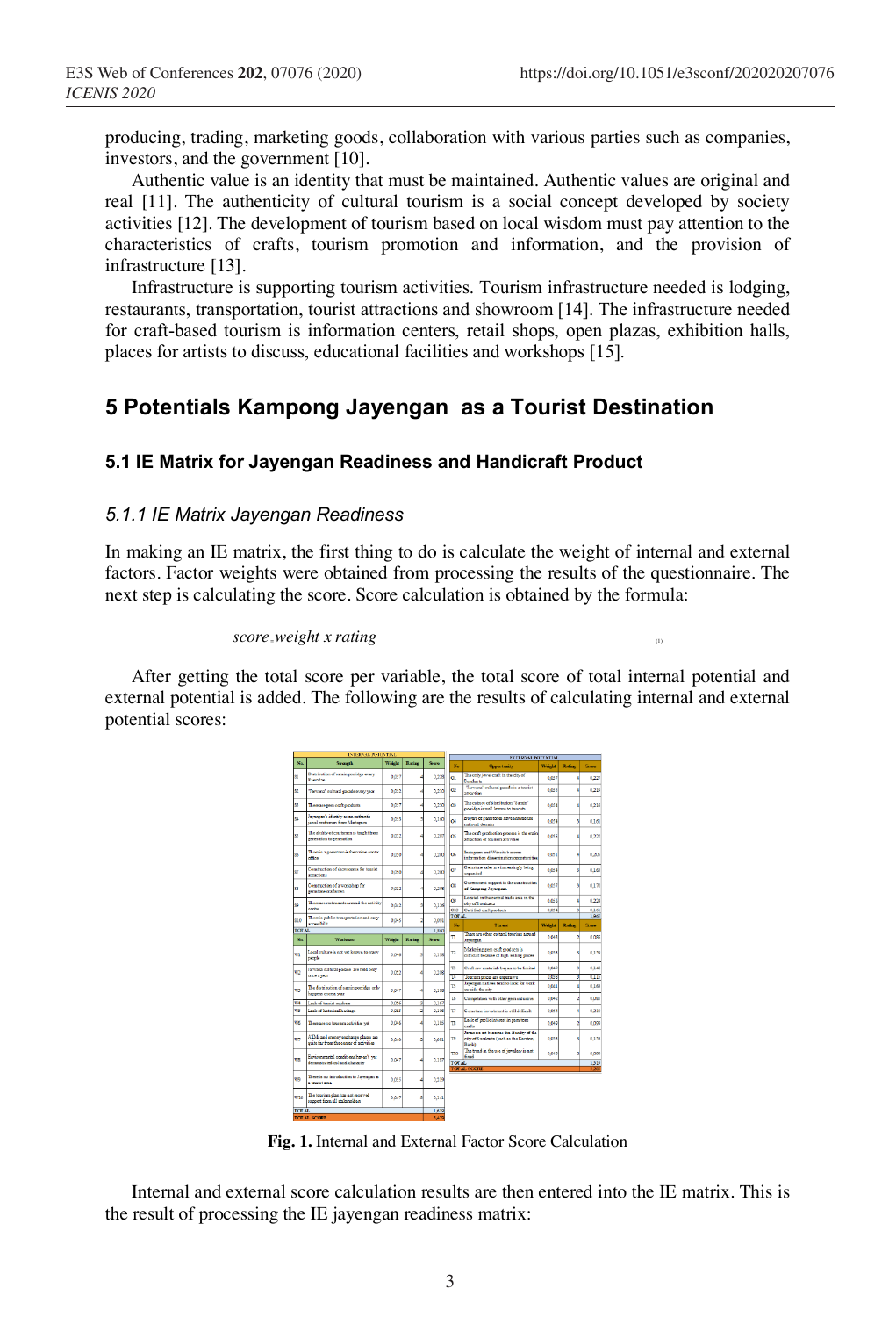

**Fig. 2.** IE Matrix Jayengan Readiness

The analysis shows that the Jayengan readiness matrix is in Cell I. Internal potential value  $= 3.479$  and external potential value  $= 3.249$ . The right development strategy for this cell is Grow and build. Strategy for Grow and Build is Intensive (market penetration, market development, and product development) or integration (backward integration, forward integration, and horizontal integration). This study focused on intensive strategies. Strategy focuses on market development. The market in this research is the physical development of the area as a place for tourist attractions.

### **5.2 IE Strategic for Development Jayengan Potential Cultural Tourism**

#### *5.2.1 Tourism Activities Zoning*

The zoning area of activity consists of the main and supporting activities. The main activities are information centers, jewelery shops and jewel workshops. Supporting activities include restaurants, hotels and gift shops.



**Fig. 3.** Tourism Activities Zoning

#### *5.2.2 Tourism Infrastructure Development*

1. Construction of a 'Welcome' Pillar and Information Center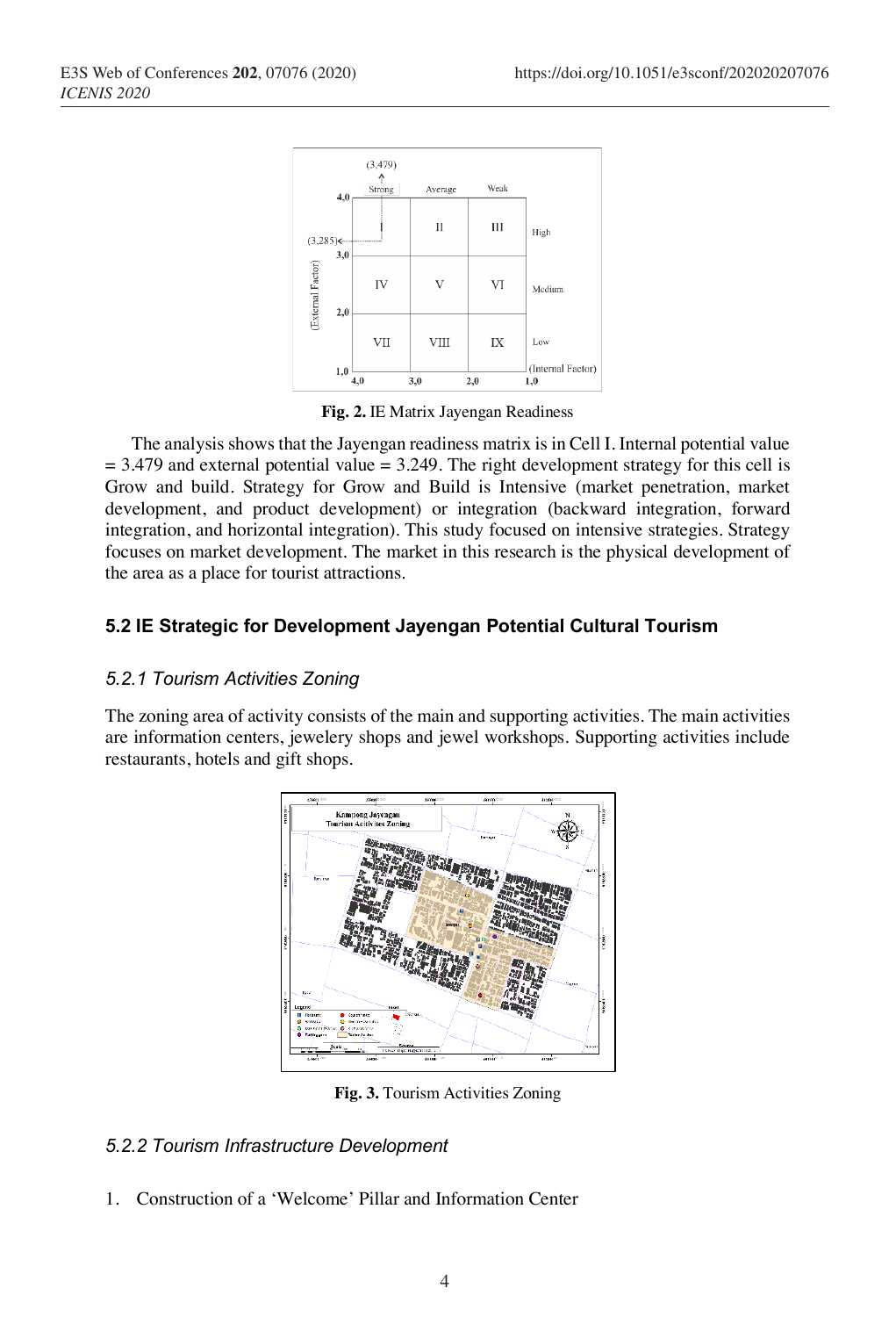Tourism information development is planned at the main activity center. The construction site is next to the information center building. The next development plan is the construction of a welcome pillar at the entrance and exit of the center for tourism activities.

2. Showroom's Construction

The construction of the showroom is planned to consist of two floors. The first floor contains exhibition space. Exhibition space can be a place for product marketing. The second floor is a workshop and education room. Visitors can see the production process in this space.



**Fig. 4.** Showroom's Plan Construction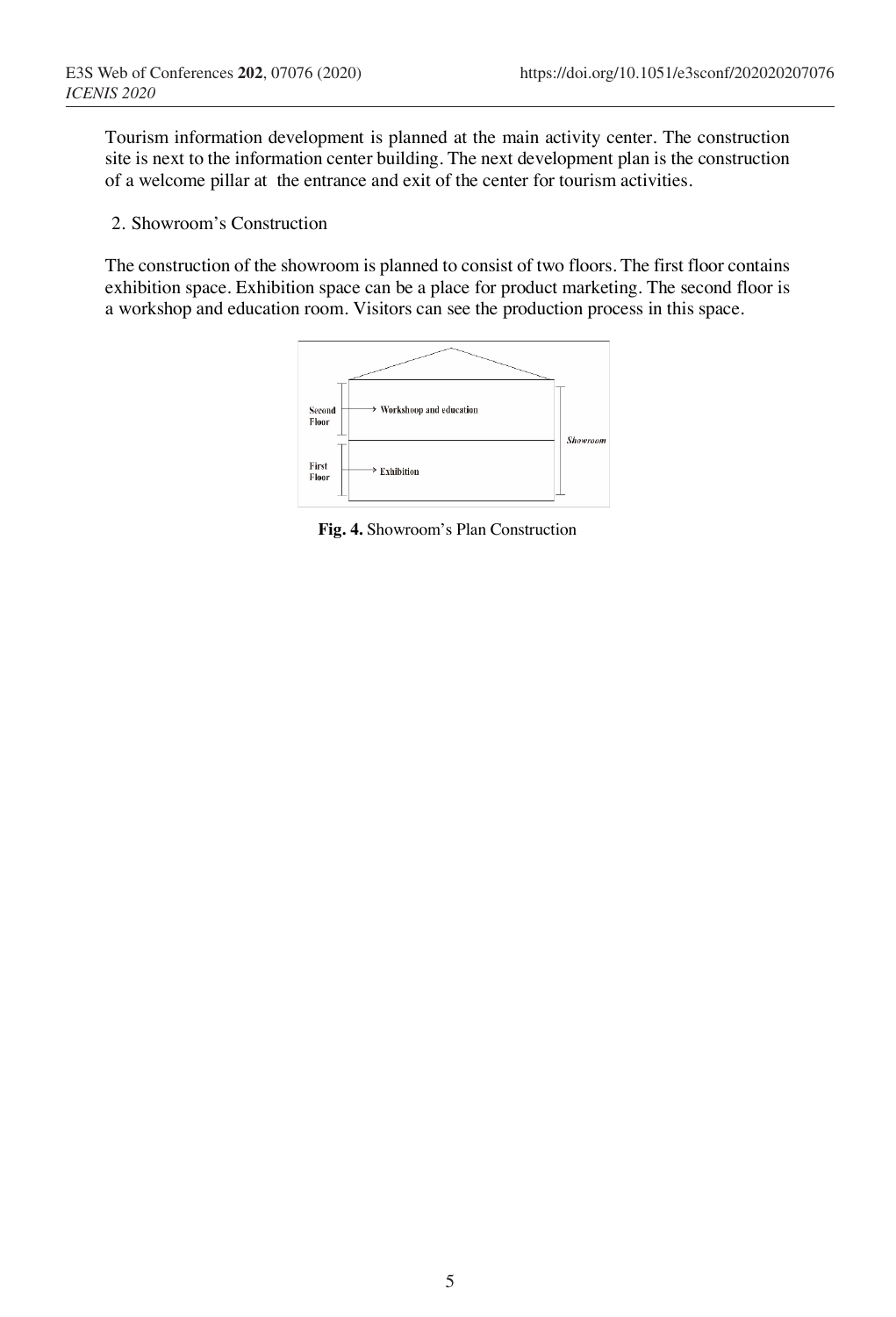3. Pedestrian and Parker's Improvement

The planned pedestrian width is 2.5 meters. The pedestrian will contain lighting, seating, pedestrian paths, diafble paths, trash bins, shade trees and street lights. Another plan is parking improvement. Planned improvement are the addition of parking markers between vehicles.



**Fig. 5.** Pedestrian's Improvement Plan



**Fig. 6.** Parker's Improvement Plan

## **6 Conclusion**

Based on the results of the study it can be seen that Jayengan is suitable for cultural tourism. The potential are indicated by the character traits of tourism based on community activities and also maintains authentic value of Javanese handicraft products. This is consistent with the theory that cultural tourism is based on society activities and maintains the authentic value of the region. Based on the results of the IE Matrix analysis, it is known that the most appropriate strategy is grow and build. The planned strategy are to make zoning tourism activities and development of tourism infrastructure. The planned strategy is based on the theory that cultural tourism is based on society activities, authentic values and the availability of tourism infrastructure. This research can be utilized in the development of tourist activity centers. So the planned development of tourism areas can be focused on the most strategic areas.